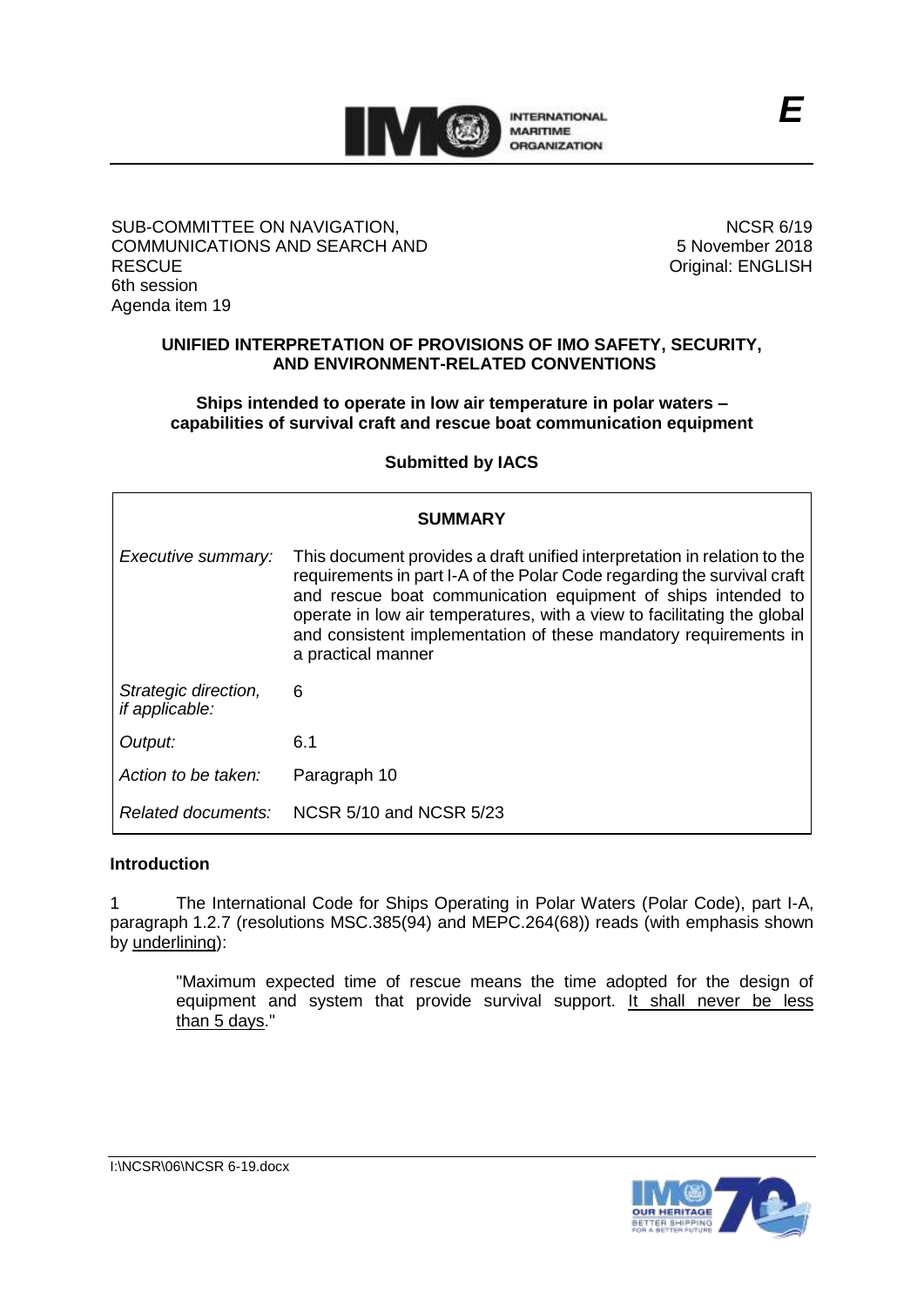2 The Polar Code, part I-A, paragraph 10.2.2 reads (with emphasis shown by underlining):

### **"Survival craft and rescue boat communications capabilities**

10.2.2.1 For ships intended to operate in low air temperature, all rescue boats and lifeboats, whenever released for evacuation, shall maintain capability for distress alerting, locating and on-scene communications.

10.2.2.2 For ships intended to operate in low air temperature, all other survival craft, whenever released, shall maintain capability for transmitting signals for location and for communication.

10.2.2.3 Mandatory communication equipment for use in survival craft, including liferafts and rescue boats, shall be capable of operation during the maximum expected time of rescue."

3 The Polar Code, part I-A, paragraph 10.3.2 reads (with emphasis shown by underlining):

### **"Survival craft and rescue boat communications capabilities**

10.3.2.1 For ships intended to operate in low air temperature, in order to comply with the functional requirements of paragraph 10.2.2.1 above, all rescue boats and lifeboats, whenever released for evacuation, shall:

- .1 for distress alerting, carry one device for transmitting ship to shore alerts;
- .2 in order to be located, carry one device for transmitting signals for location; and
- .3 for on-scene communications, carry one device for transmitting and receiving on-scene communications.

10.3.2.2 For ships intended to operate in low air temperature, in order to comply with the functional requirements of paragraph 10.2.2.2 above, all other survival craft shall:

- .1 in order to be located, carry one device for transmitting signals for location; and
- .2 for on-scene communications, carry one device for transmitting and receiving on-scene communications.

10.3.2.3 In order to comply with the functional requirements of paragraph 10.2.2.3 above, recognizing the limitations arising from battery life, procedures shall be developed and implemented such that mandatory communication equipment for use in survival craft, including liferafts, and rescue boats are available for operation during the maximum expected time of rescue."

4 NCSR 4 established a Correspondence Group on Consequential Work Related to the Polar Code to develop a work plan listing all performance standards and requirements in need of revision in this respect. This Group considered the SOLAS requirements relating to radio and navigational equipment, corresponding performance and test standards, relevant factors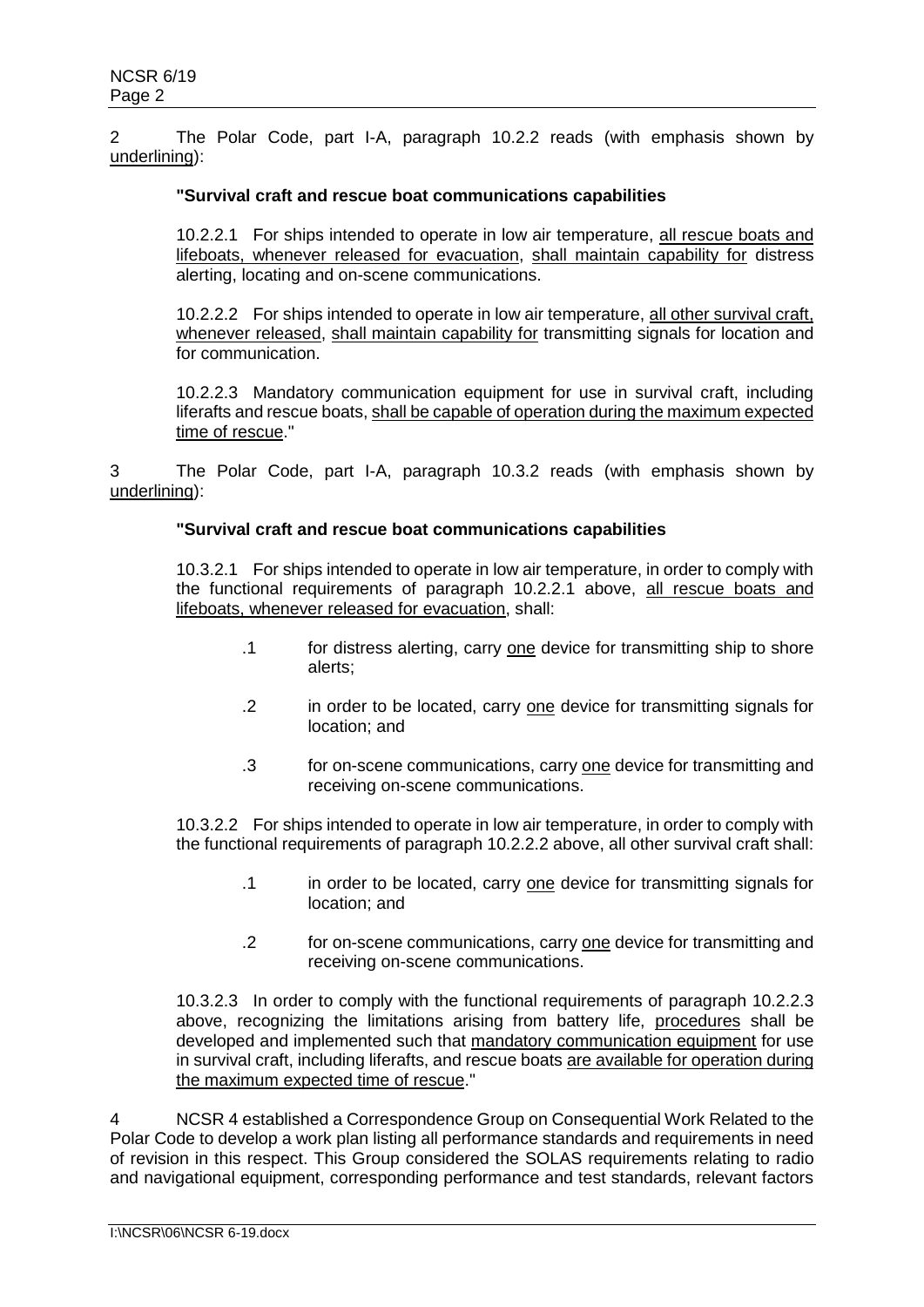under polar conditions (NCSR 5/10). NCSR 5 subsequently re-established the Correspondence Group on Consequential Work Related to the Polar Code and instructed it to (NCSR 5/23, paragraph 10.4):

- ".1 prepare, on the basis of document NCSR 5/10, paragraph 5.3, draft general guidance for navigation and communication equipment intended for use on ships operating in polar waters, taking into account the table on Overview action items according to carriage requirements, as set out in the annex to document NCSR 5/10, and the outcome of the discussions at NCSR 5, MSC 99 and MSC 100, as appropriate; and
- .2 submit a report to NCSR 6 for consideration."

5 Notwithstanding the above work, as discussed below, IACS considers a number of requirements relating to the carriage requirements and performance standards of the survival craft and rescue boat radio and navigational equipment require immediate clarification.

# **Discussion**

6 IACS has identified two issues on which the global and consistent implementation of the requirements in the Polar Code relating to survival craft and rescue boat communication equipment will benefit from further clarification.

7 The first issue is the number of communication devices for survival craft on ships intended to operate in low air temperatures, in accordance with the Polar Code, part I-A, chapter 10. It is noted that SOLAS regulations III/21 and III/31, in particular, provide for some redundancy in aggregate capacity of the survival craft. In this regard IACS considers two different approaches could apply in assigning the required number of communication devices. The first approach is based on the assumption that all survival craft under certain scenario can be released for evacution simultaniously. The second approach utilizes the concept that the number of the survival craft released for evacuation should be calculated on the basis of the survival craft needed to accommodate the total number of persons on board, i.e. for a cargo ship to which SOLAS regulation III/31 applies, only lifeboats on one side of the ship are considered.

The second issue is the consistent interpretation of the terms "shall maintain capability" for", "shall be capable of operation during the maximum expected time of rescue" and "are available for operation during the maximum expected time of rescue" used in the Polar Code, part I-A, chapter 10 (see paragraphs 2 and 3 above); especially as to whether the communication devices can be turned on at specific, pre-agreed (as stated in the Polar Water Operation Manual (PWOM)) intervals during rescue to preserve battery life or shall be assumed to be in continuous operation for the period of the maximum expected time of rescue i.e. minimum five days.

# **Proposal**

9 With a view to facilitating the global and consistent implementation of the survival craft and rescue boat communication equipment capability requirements in the Polar Code, and taking into account the above comments, IACS has drafted a unified interpretation as set out in the annex to this document.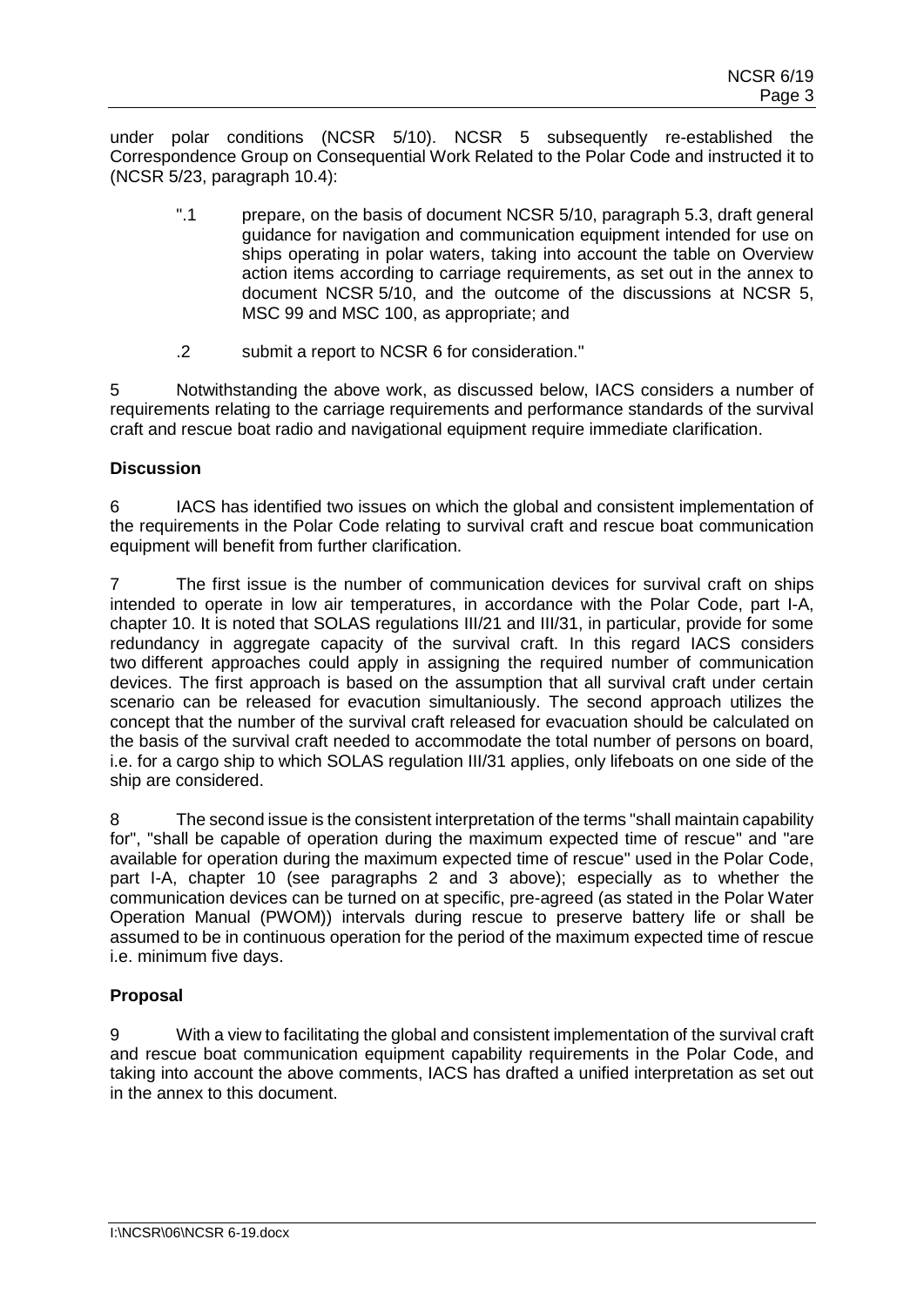# **Action requested of the Sub-Committee**

10 The Sub-Committee is invited to consider the foregoing and the unified interpretation as set out in the annex and to take action as appropriate.

\*\*\*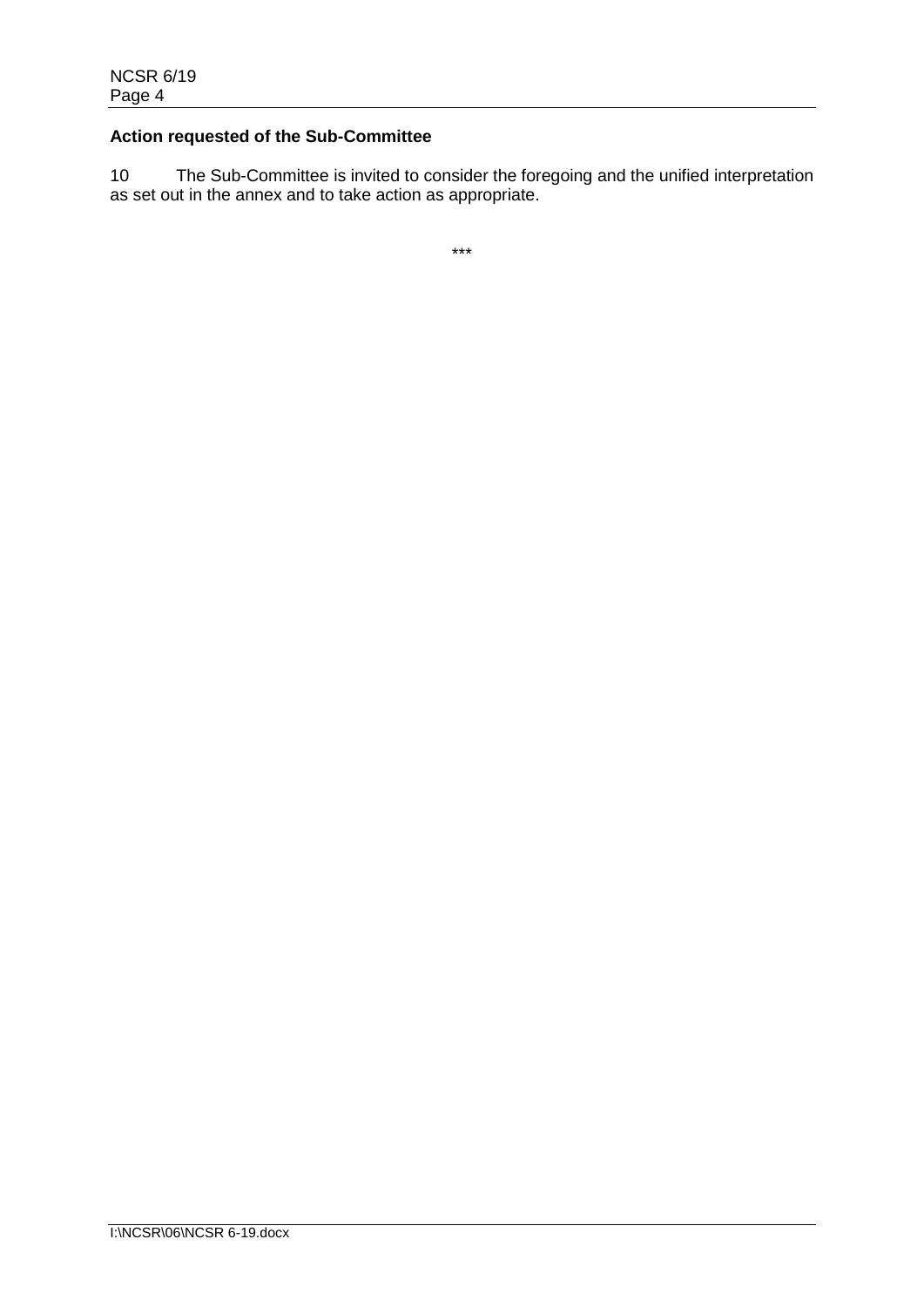### **ANNEX**

### **DRAFT UNIFIED INTERPRETATION**

### **Ships intended to operate in low air temperature in polar waters – Survival craft and rescue boat communications capabilities**

1 International Code for Ships Operating in Polar Waters (Polar Code), part I-A, paragraph 1.2.7,<sup>1</sup> reads:

"Maximum expected time of rescue means the time adopted for the design of equipment and system that provide survival support. It shall never be less than 5 days."

2 Polar Code, part I-A, section 10.2.2, reads:

### **"Survival craft and rescue boat communications capabilities**

10.2.2.1 For ships intended to operate in low air temperature, all rescue boats and lifeboats, whenever released for evacuation, shall maintain capability for distress alerting, locating and on-scene communications.

10.2.2.2 For ships intended to operate in low air temperature, all other survival craft, whenever released, shall maintain capability for transmitting signals for location and for communication.

10.2.2.3 Mandatory communication equipment for use in survival craft, including liferafts and rescue boats, shall be capable of operation during the maximum expected time of rescue."

3 Polar Code, part I-A, section 10.3.2, reads:

### **"Survival craft and rescue boat communications capabilities**

10.3.2.1 For ships intended to operate in low air temperature, in order to comply with the functional requirements of paragraph 10.2.2.1 above, all rescue boats and lifeboats, whenever released for evacuation, shall:

- .1 for distress alerting, carry one device for transmitting ship to shore alerts;
- .2 in order to be located, carry one device for transmitting signals for location; and
- .3 for on-scene communications, carry one device for transmitting and receiving on-scene communications.

 $\overline{a}$ 

<sup>1</sup> Resolutions MSC.385(94) and MEPC.264(68).